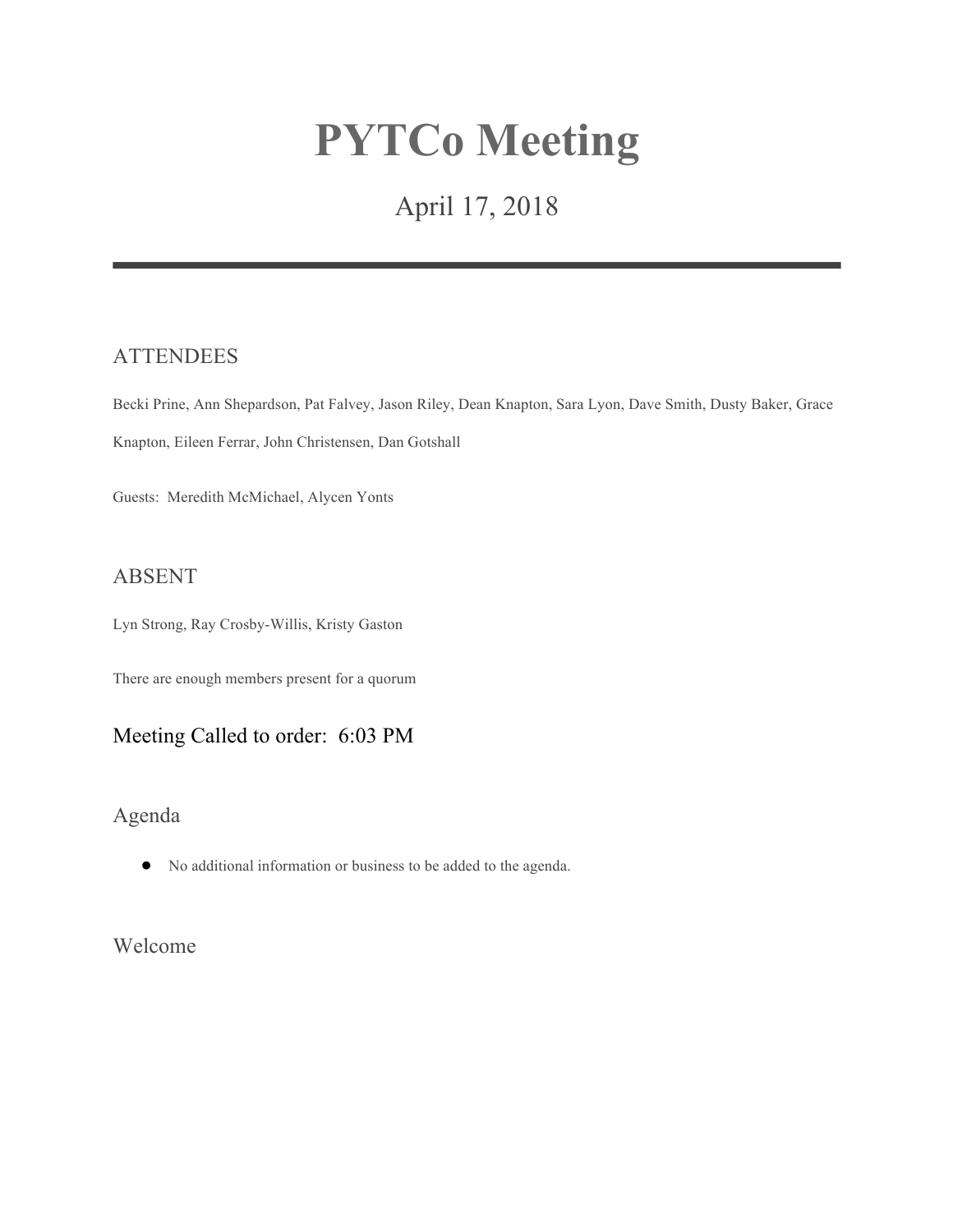## Secretary's Report

March Minutes: Becki is responsible for fiduciary operations (adjust wording in previous minutes)

April Minutes: Edie Strong should not be listed as absent. She is no longer a board member. Add Becki

Jason Riley as absent.

Hearing no objections, we accept the minutes as presented with corrections

## Guest Speakers: Alycen Yonts and Meredith McMichaels

Discussed what was missing from the grant. Read NYSCa Grant information- opens in May Restore NY Grant Gateway- get on the email list Kathleen is a great resource

## Treasurer's Report

Hearing no objections, we accept the Treasurer's report as presented

Scholarship Account- 2 \$50 scholarships. Transfer from operating account

## Sampson Update

1. Updated grant for village facade.

#### Old Business

1. Wizard of Oz-

Will be at Penn Yan Academy, August 10, 11, and 12

#### 2. Website-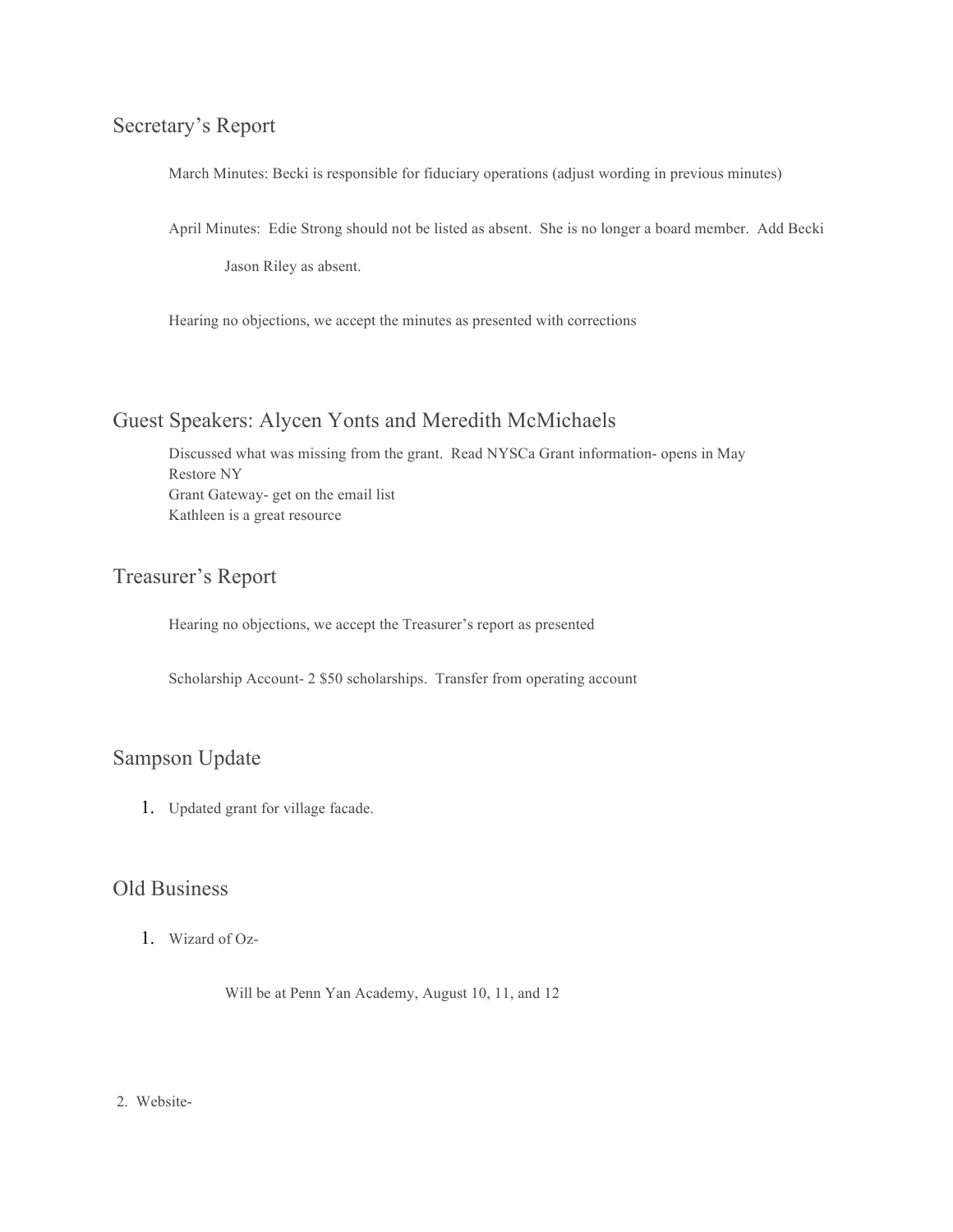Looked at quote from Reagan and Andy. Do we approve or do we look more? We haven't been overly pleased still. Dusty will ask around and ask Doug Amey for a quote.

#### 3. 40 for 40 Campaign-

Gold Ornaments are \$15- We are going to keep looking around. Dave is going to ask Jen to work on Logo. Dusty will contact Taira and thank you for her time.

#### 4. Grants-

- A) CFA Grant- covered in beginning
- B) Village Facade Grant- covered in the beginning

#### New Business

1. Tom Nichols' Robot Display-

Dusty will talk to him about doing it at Cruisin' Night.

#### 2. Annual Report-

Made some corrections and Becky will adjust accordingly

#### 3. Strategic Plan-

Made some corrections to short range (1 year) plan. Becki will update. The strategic plan for long range (4-6) was provided. Dusty provided an example from Colonial Theatre in New Hampshirewe need to look through it and consider develop one for us moving forward.

4. Board Packet-